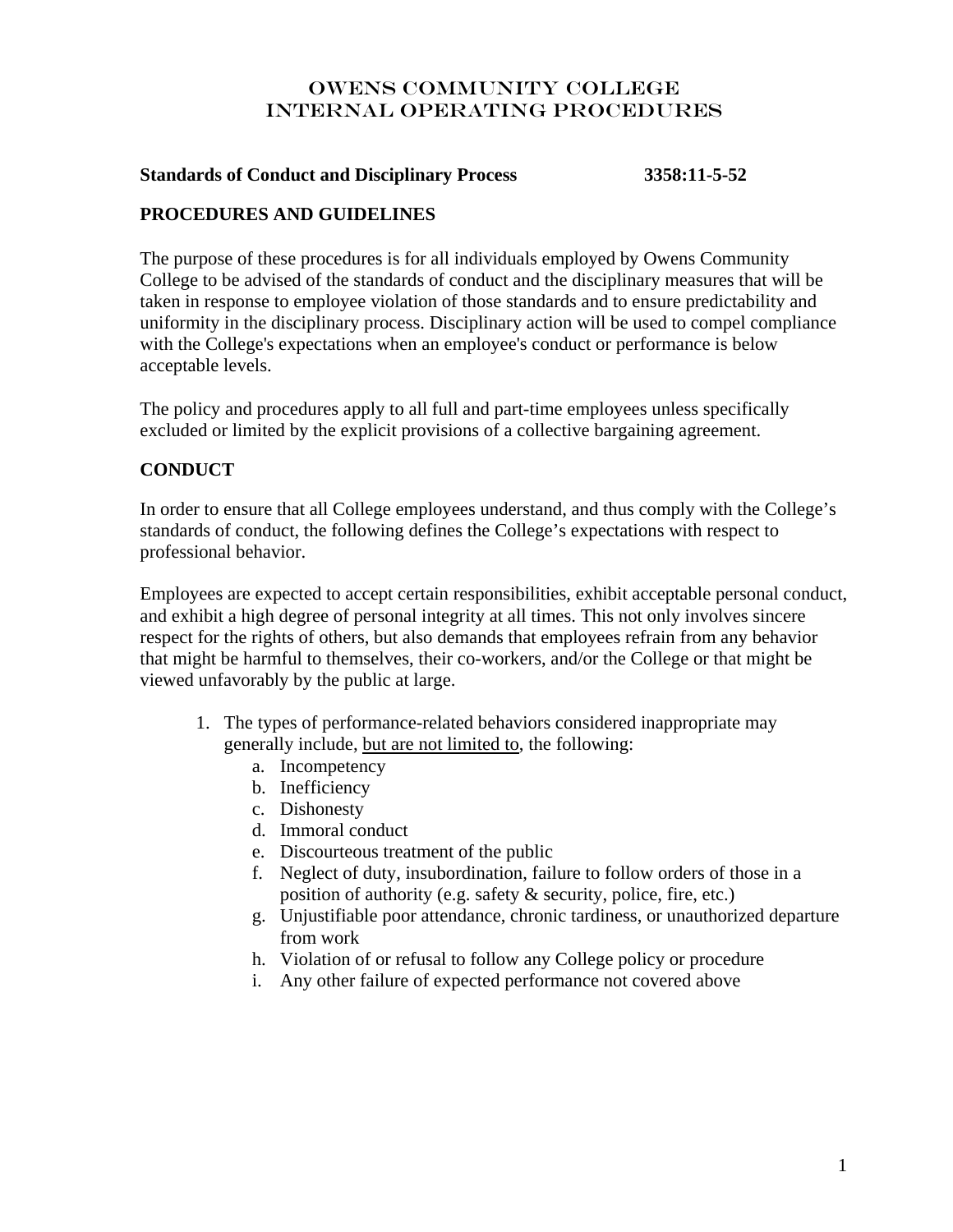- 2. The types of conduct considered inappropriate may generally include, but are not limited to, the following:
	- a. Threatening, attempting, or committing physical violence against any person
	- b. Discrimination against any protected class (race, gender, religion, sexual orientation, gender identity, etc.), sexual misconduct or harassment, workplace harassment, bullying, or retaliation against another employee for actions taken by that person to bring a problem to the attention of the institution
	- c. Endangering the personal health, safety, and welfare of himself/herself or any other person
	- d. Soliciting, encouraging, engaging, or consummating an inappropriate relationship with a minor or a student over which the employee has either real or perceived control or influence.
	- e. Sale or abuse of a controlled substance
	- f. A felony conviction even if the conduct may not result in a criminal charge, indictment, prosecution or conviction
	- g. Failing to report to the Vice President of Human Resources that he/she has been indicted, arrested or charged with a crime that is a misdemeanor or felony (this does not include minor misdemeanors including traffic violations)
	- h. Using confidential student, family, or work-related information in a nonprofessional way (e.g. gossip, malicious talk or disparagement)
	- i. Falsifying, willfully omitting, altering, confiscating, destroying, or using College documents, records or computer and computer hardware and/or computer software instruments with the intent to defraud
	- j. Using inappropriate language or gestures that are degrading or abusive to any person
	- k. Unauthorized use of College supplies or equipment including computer equipment, resources and networks for personal purposes
	- l. Preventing, impeding or disrupting, or attempting to prevent, impede or disrupt any College activity
	- m. Failing to account for college funds, co-mingling of funds with personal funds or checking accounts; submitting fraudulent requests for reimbursement of expenses
	- n. Gambling for money or other things of value on or in College property
	- o. Violation of or refusal to follow any College policy or procedure
	- p. Any other failure of good conduct not covered above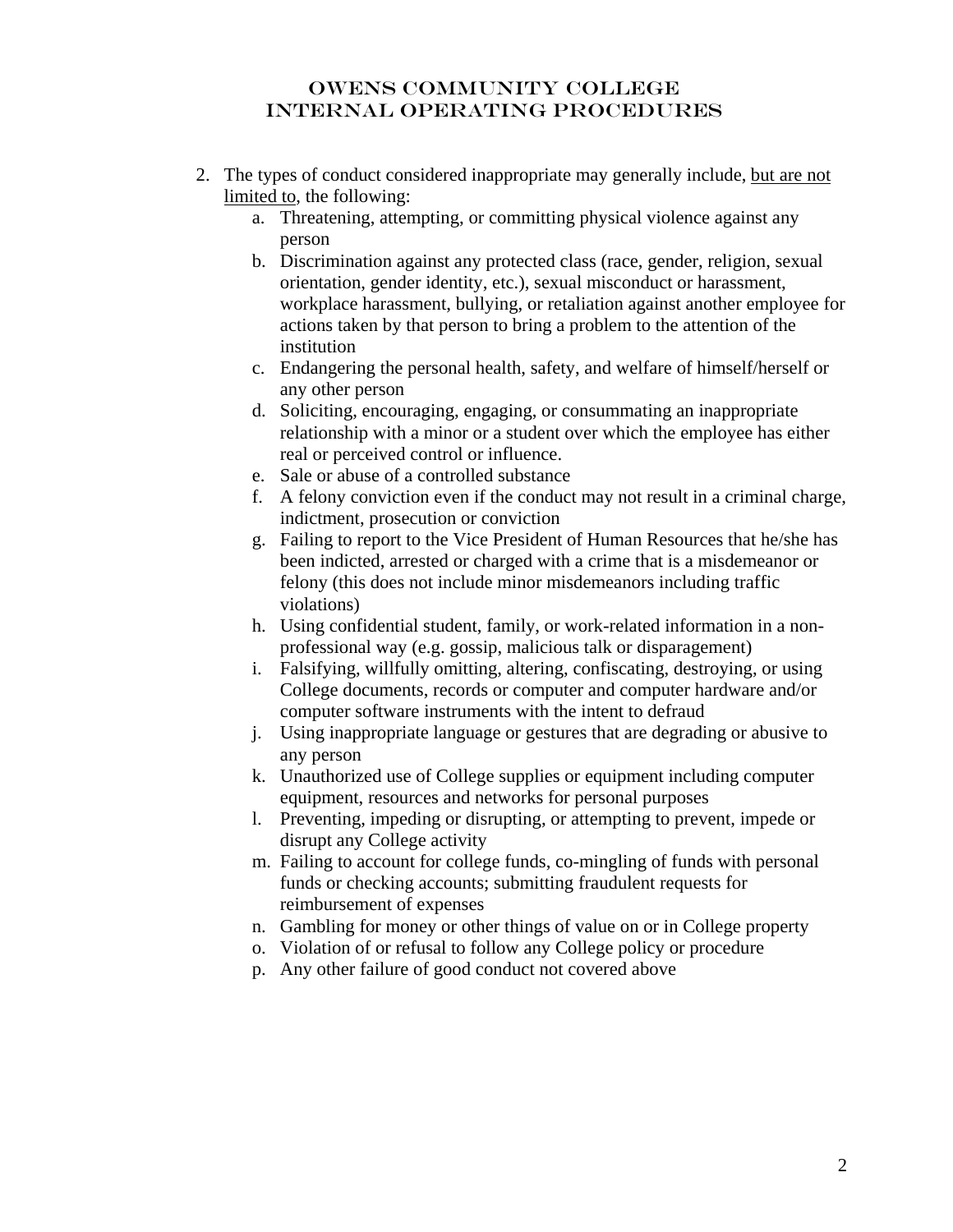# **DISCIPLINE**

- 1. Owens Community College uses a progressive disciplinary policy. The use of progressive discipline assumes that typically there is an opportunity for performance-related behavior or conduct to improve.
- 2. The fundamental features of the progressive disciplinary system are the general predictability of the discipline and discretionary authority to vary the penalty (either reducing or increasing its severity) in light of the surrounding circumstances. The presence of aggravating circumstances may result in escalation to either the suspension and/or termination stage of the disciplinary process and does not require use of the progressive disciplinary approach. The College reviews each incident of inappropriate behavior or conduct on a case-by-case basis and reserves the right to impose appropriate discipline.
- 3. If imposing discipline is deemed necessary and appropriate, the following progressive steps are utilized by the College for most types of infractions:
	- a. Verbal Reprimand Reduced to Writing A verbal warning is given by the supervisor, or their designee, in a meeting during which the employee is informed of the specific offense and what is expected of him or her in the future.
	- b. Written Reprimand If an employee has failed to correct the behavior, which has been brought to his or her attention through a verbal reprimand, or the behavior warrants discipline beyond a verbal reprimand, a written reprimand may be imposed.
	- c. Suspension Depending upon the offense and/or previous disciplinary action, an employee may be suspended with or without pay for one or more days.
	- d. Discharge If the employee behavior continues to be unacceptable, or is considered egregious, the employee may be discharged.
- 4. Process for Verbal Reprimand Reduced to Writing or Written Reprimand
	- a. The disciplinary documentation template should be utilized for documenting all disciplinary action. The Disciplinary Report Form is located on the HR Intranet at [https://intranet.owens.edu/hr/forms/disciplinary\\_report\\_form.pdf.](https://intranet.owens.edu/hr/forms/disciplinary_report_form.pdf)
	- b. Verbal Reprimand Reduced to Writing. A written document confirming the content of the verbal reprimand is sent to Human Resources (HR) and is placed in the employee personnel file.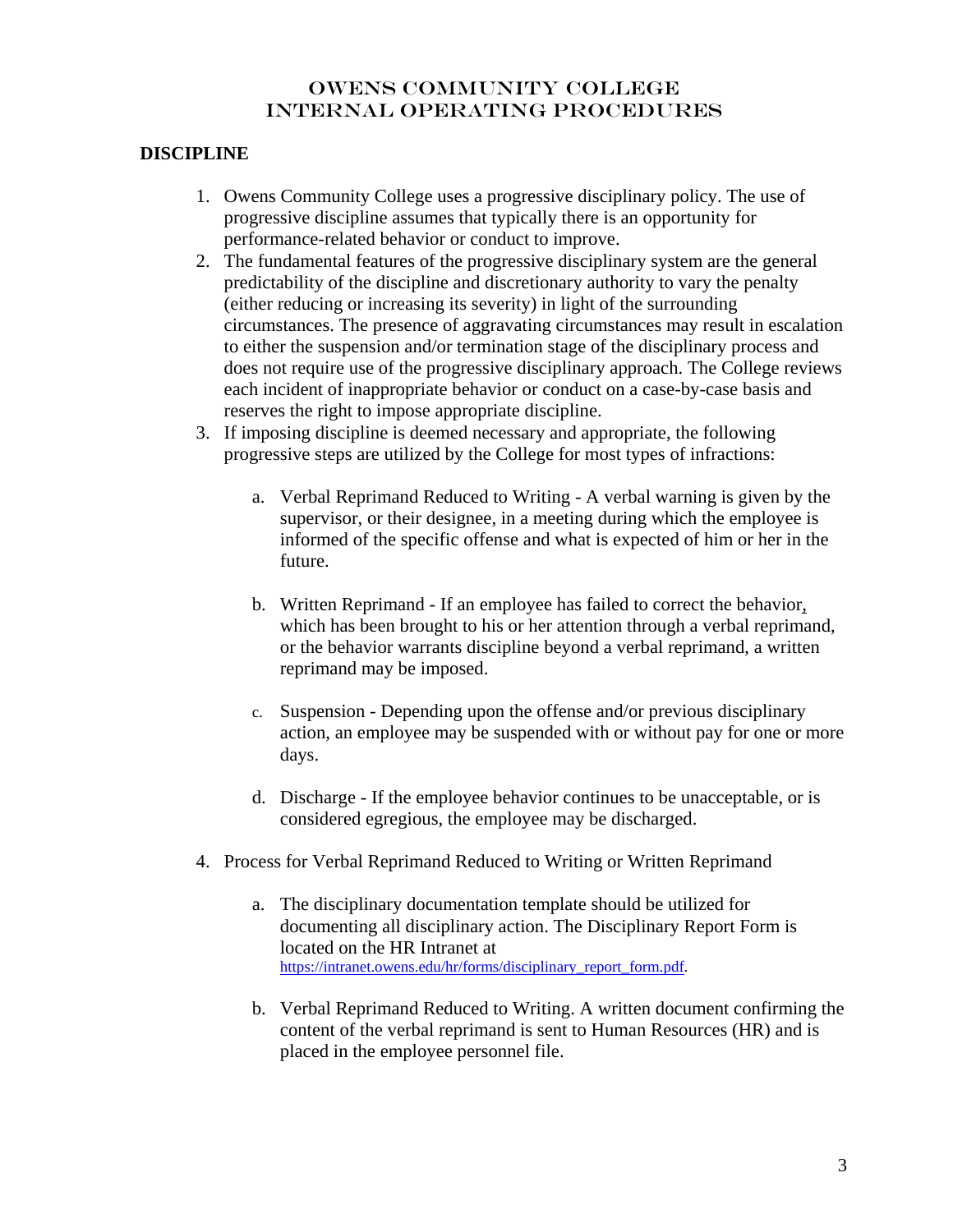- c. Written Reprimand. The supervisor, or their designee, is responsible for drafting the written reprimand, forwarding to HR, and sending a copy to their President's Cabinet member. Upon receipt, HR will consult with the supervisor, or their designee, regarding whether the discipline is appropriate and how to proceed. If agreed, the supervisor, or their designee, will meet with the employee to review the contents of the reprimand. The employee is required to sign the reprimand acknowledging receipt. The employee may submit a written response explaining the reasons for disagreeing with the contents of the reprimand. The signed reprimand and any response are to be sent to the Vice President of Human Resources and will be placed in the employee personnel file.
- 5. Process for Suspension and Discharge
	- a. The disciplinary documentation template should be utilized for documenting all disciplinary action. The Disciplinary Report Form is located on the HR Intranet at [https://intranet.owens.edu/hr/forms/disciplinary\\_report\\_form.pdf.](https://intranet.owens.edu/hr/forms/disciplinary_report_form.pdf)
	- b. The Disciplinary Report will be prepared by the supervisor. The report and all supporting documentation will be forwarded to the Vice President of Human Resources with a copy to their respective President's Cabinet member. The Vice President of Human Resources, or his/her designee, will consult with the supervisor regarding whether the discipline is appropriate and regarding how to proceed. If it is agreed to proceed with discipline, the supervisor, or their designee, will schedule a Pre-disciplinary (Pre-D) conference.
	- c. The Pre-D conference is the employee's opportunity to present any information that she/he believes the College should know prior to making a decision regarding discipline. The conference is not a formal hearing, but is an opportunity for the employee to be heard. It is within the College's discretion to determine whether an employee shall be afforded a Pre-D conference prior to the imposition of discipline. This in no way creates a right for such employee(s) to the above described procedures. Attendance at the Pre-D conference by the employee is voluntary.
	- d. Following the Pre-D conference, the College shall determine whether discipline is appropriate, and, if so, the level of that discipline. If a reprimand is deemed appropriate, the supervisor shall draft the reprimand and proceed as described above. If the College decides that a suspension or removal is warranted, the employee will be notified in writing of the action and the effective date of the action.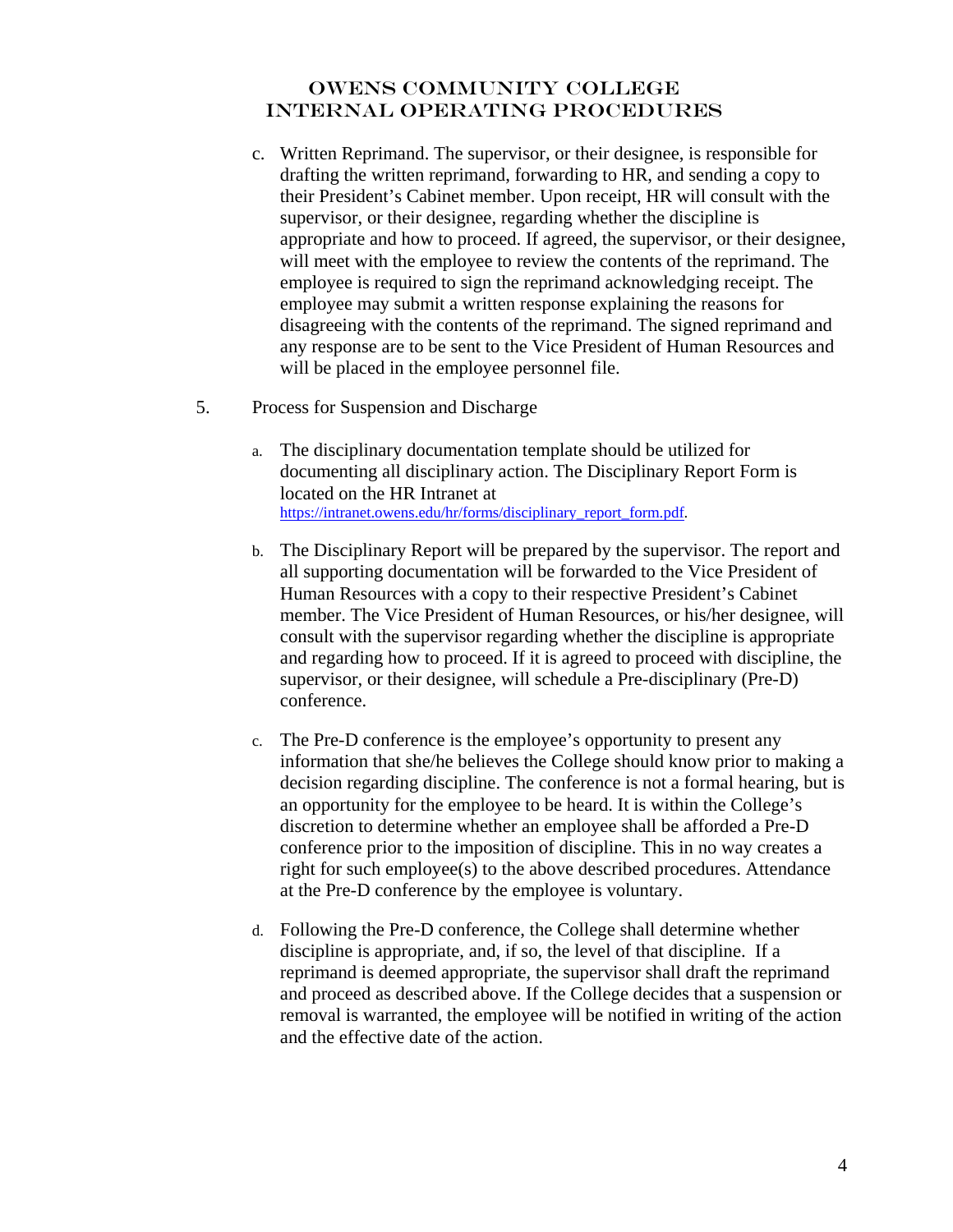- 6. Other Considerations
	- a. If during the disciplinary process, it is determined that the employee should not be disciplined, all reference to the incident shall be expunged from the employee's personnel file.
	- b. When the College deems necessary, an employee may be placed on paid administrative leave during which time an inquiry of the alleged misconduct may be undertaken. The College reserves the right to require the employee to remain available during the employee's regular working hours on days which the employee is placed on administrative leave, so that the College is able to reach the employee and complete the inquiry in an efficient manner.
	- c. A Day of Contemplation Option. An employee may be given a "once in a career" opportunity to stay home for one day, with pay, in order to decide whether or not he/she wants to continue employment with the institution or submit his/her resignation. During this day of contemplation, if the employee chooses to commit himself/herself to continued employment, the employee is expected to write a letter indicating that s/he accepts full responsibility for the perceived problem that exists and that the problem will be fixed, with no further discussions needed. This letter is kept outside of the personnel file, but with a clear understanding that if the employee violates his/her own agreement and commitment, the end result may be self-termination of employment. This step may also occur prior to any formal disciplinary actions, if appropriate.
	- d. Last Chance Agreement. Under certain circumstances, where it is believed that the employee should be given one "last chance" to modify performance or behavior prior to termination, regardless of the series of events or previous disciplinary action taken, a Last Chance Agreement may be imposed. A formal Last Chance Agreement is drafted by the supervisor and reviewed with the Vice President of Human Resources. Once finalized, it is presented to the employee and a copy is placed in the employee personnel file.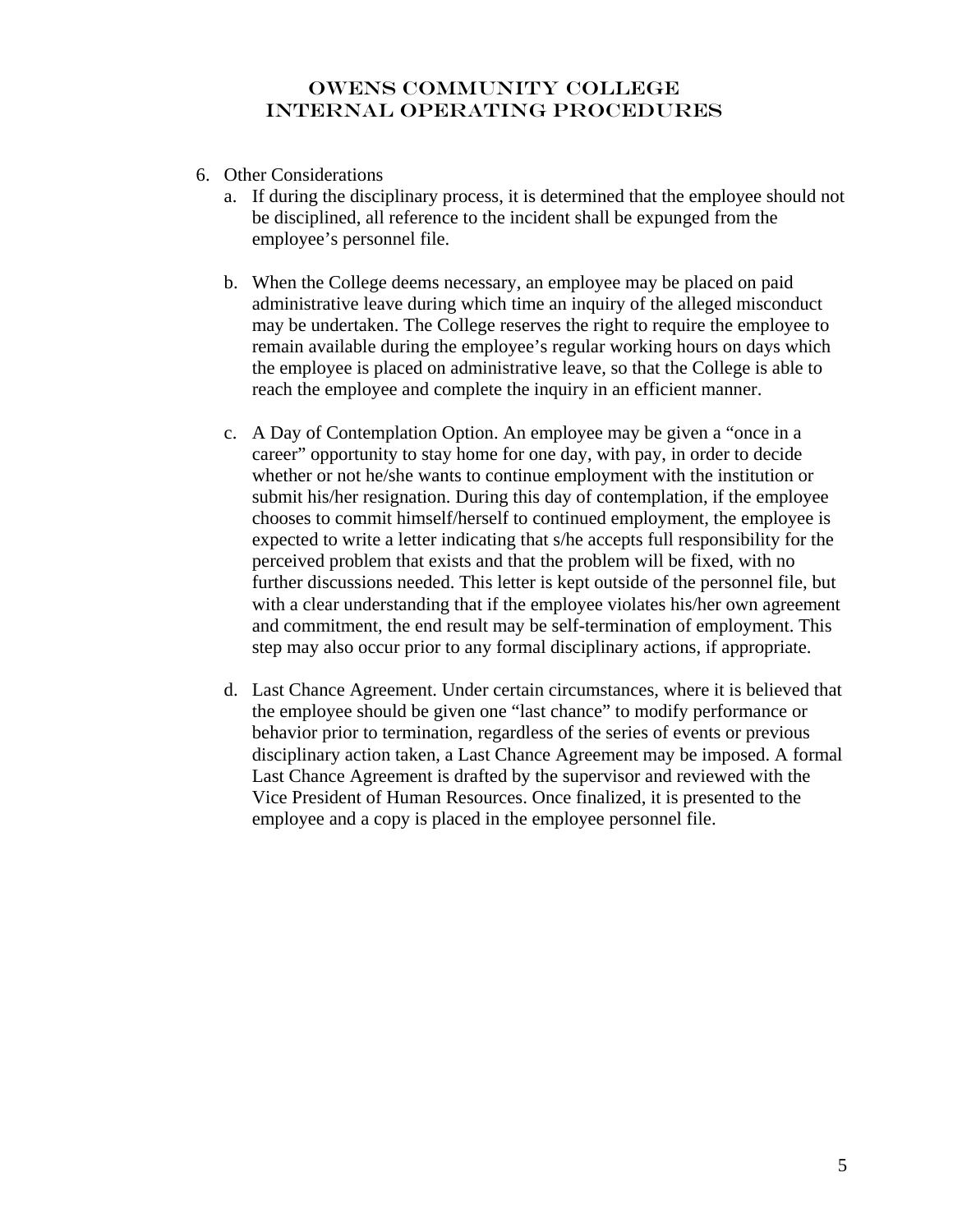## **HIGHER EDUCATION OPPORTUNITY ACT FINANCIAL AND ETHICAL CONSIDERATIONS**

Per the requirements of the Higher Education Opportunity Act (HEOA), sub section (a)(25), Owens' Code of Conduct includes the following requirements:

- 1. Ban on Revenue-Sharing Arrangements
	- a. Prohibition The institution shall not enter into any revenue-sharing arrangement with any lender.
	- b. Definition For purposes of this paragraph, the term 'revenue-sharing arrangement' means an arrangement between an institution and a lender under which:

(i) a lender provides or issues a loan that is made, insured, or guaranteed under this title to students attending the institution or to the families of such students; and

(ii) the institution recommends the lender or the loan products of the lender and in exchange, the lender pays a fee or provides other material benefits, including revenue or profit sharing, to the institution, an officer or employee of the institution, or an agent.

- 2. Gift Ban
	- a. Prohibition No officer or employee of the institution who is employed in the financial aid office of the institution or who otherwise has responsibilities with respect to education loans, or agent who has responsibilities with respect to education loans, shall solicit or accept any gift from a lender, guarantor, or servicer of education loans.
	- b. Definition of Gift

(i) In General - In this paragraph, the term 'gift' means any gratuity, favor, discount, entertainment, hospitality, loan, or other item having a monetary value of more than a de minimus amount (\$20). The term includes a gift of services, transportation, lodging, or meals, whether provided in kind, by purchase of a ticket, payment in advance, or reimbursement after the expense has been incurred.

(ii) Exceptions - The term 'gift' shall not include any of the following:

(I) Standard material, activities, or programs on issues related to a loan, default aversion, default prevention, or financial literacy, such as a brochure, a workshop, or training.

(II) Food, refreshments, training, or informational material furnished to an officer or employee of an institution, or to an agent, as an integral part of a training session that is designed to improve the service of a lender, guarantor, or servicer of education loans to the institution, if such training contributes to the professional development of the officer, employee, or agent. (III) Favorable terms, conditions, and borrower benefits on an education loan provided to a student employed by the institution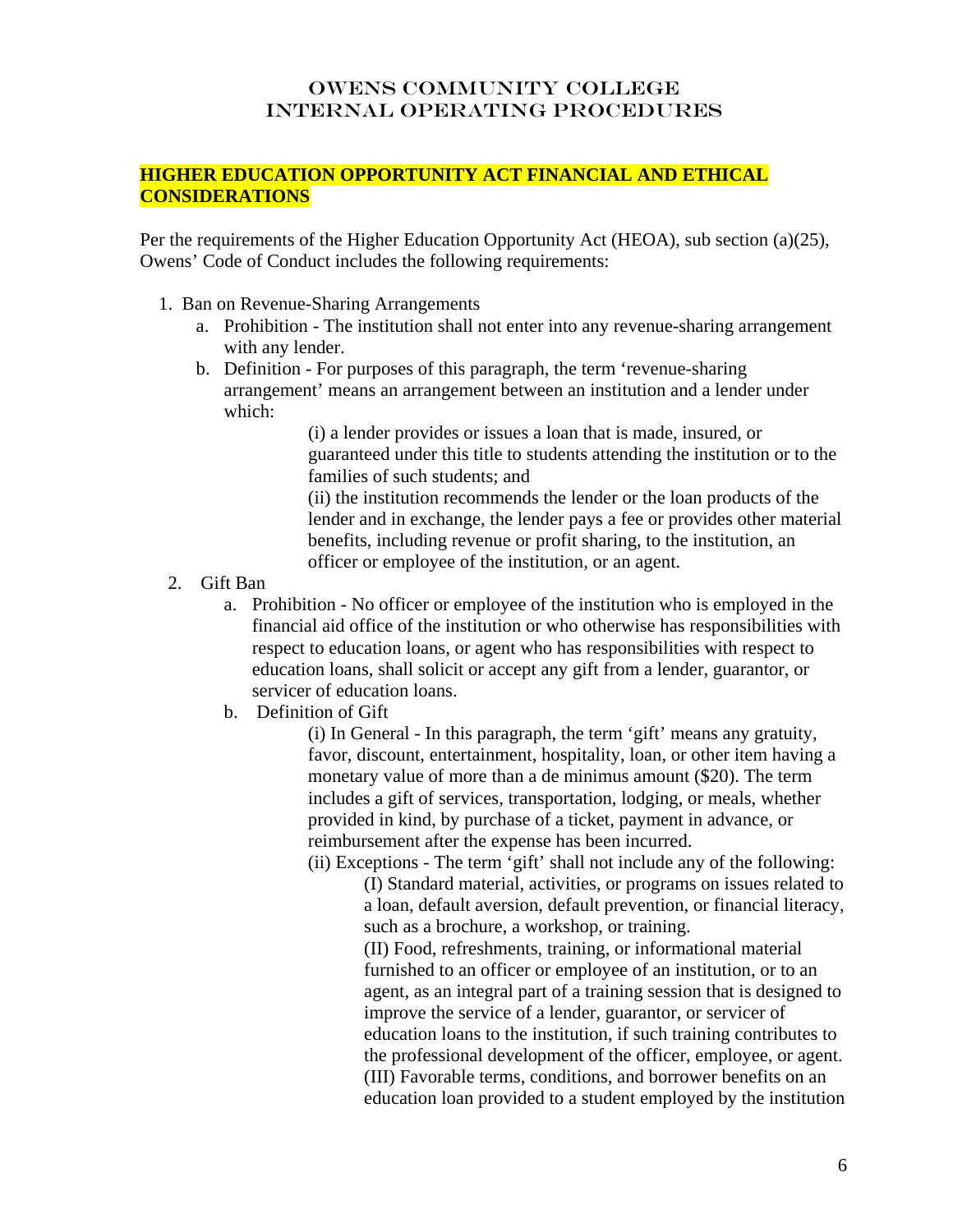if such terms, conditions, or benefits are comparable to those provided to all students of the institution.

(IV) Entrance and exit counseling services provided to borrowers to meet the institution's responsibilities for entrance and exit counseling as required by subsections (b) and (l) of section 485, as long as:

> (aa) the institution's staff are in control of the counseling, (whether in person or via electronic capabilities); and

(bb) such counseling does not promote the products or services of any specific lender.

 (V) Philanthropic contributions to an institution from a lender, servicer, or guarantor of education loans that are unrelated to education loans or any contribution from any lender, guarantor, or servicer that is not made in exchange for any advantage related to education loans.

(VI) State education grants, scholarships, or financial aid funds administered by or on behalf of a State.

(iii) Rule for Gifts to Family Members- For purposes of this paragraph, a gift to a family member of an officer or employee of an institution, to a family member of an agent, or to any other individual based on that individual's relationship with the officer, employee, or agent, shall be considered a gift to the officer, employee, or agent if:

> (I) thegift is given with the knowledge and acquiescence of the officer, employee, or agent; and

(II)officer, employee, or agent has reason to believe the gift was given because of the official position of the officer, employee, or agent.

- 3. Contracting Arrangements Prohibited
	- a. Prohibition An officer or employee who is employed in the financial aid office of the institution or who otherwise has responsibilities with respect to education loans, or an agent who has responsibilities with respect to education loans, shall not accept from any lender or affiliate of any lender any fee, payment, or other financial benefit (including the opportunity to purchase stock) as compensation for any type of consulting arrangement or other contract to provide services to a lender or on behalf of a lender relating to education loans.
	- b. Exceptions Nothing in this subsection shall be construed as prohibiting: (i) an officer or employee of an institution who is not employed in the institution's financial aid office and who does not otherwise have responsibilities with respect to education loans, or an agent who does not have responsibilities with respect to education loans, from performing paid or unpaid service on a board of directors of a lender, guarantor or servicer of education loans;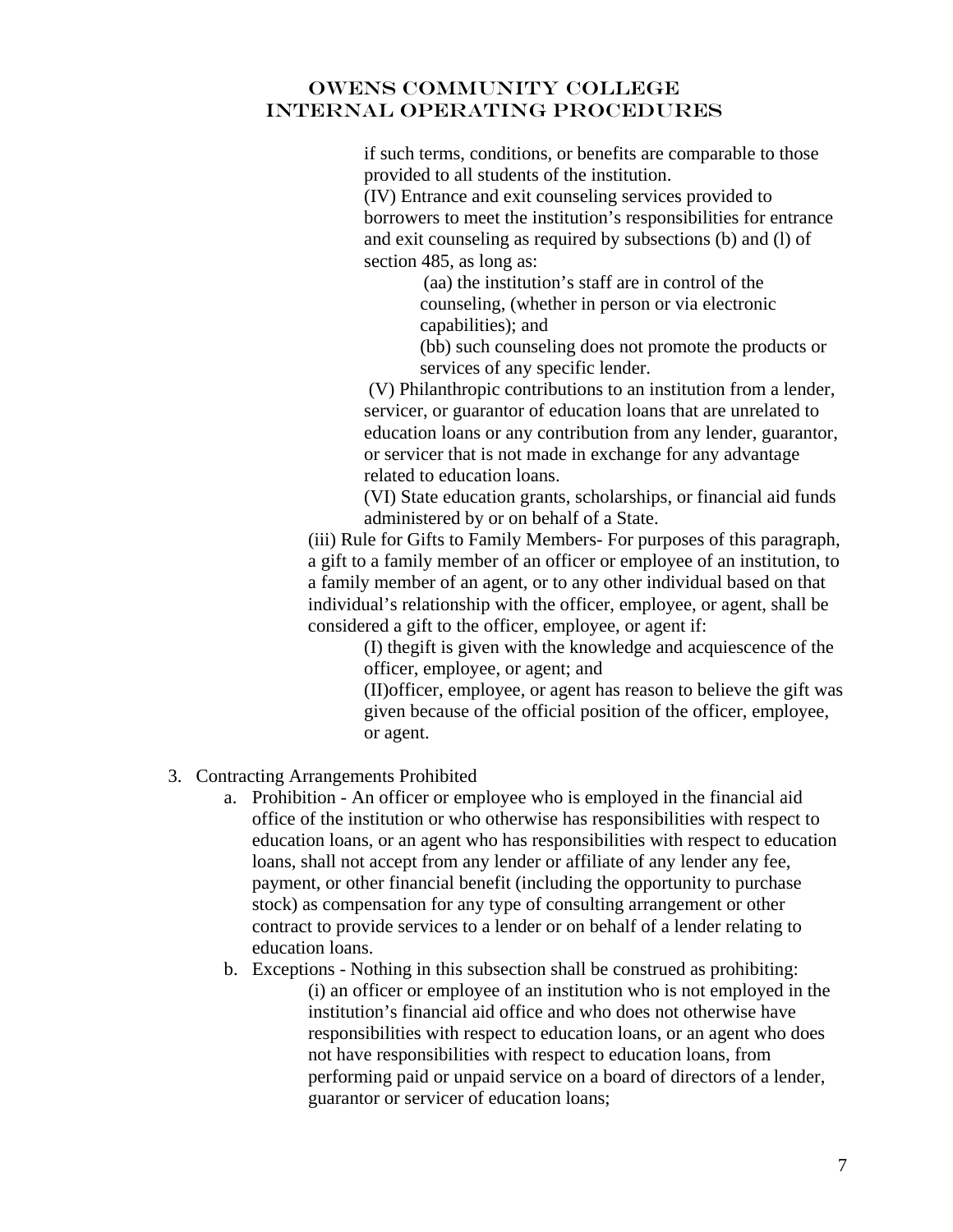(ii) an officer or employee of the institution who is not employed in the institution's financial aid office but who has responsibility with respect to education loans as a result of a position held at the institution, or an agent who has responsibility with respect to education loans, from performing paid or unpaid service on a board of directors of a lender, guarantor, or servicer of education loans, if the institution has a written conflict of interest policy that clearly sets forth that officers, employees, or agents must recuse themselves from participating in any decision of the board regarding education loans at the institution; or (iii) an officer, employee, or contractor of a lender, guarantor, or servicer of education loans from serving on a board of directors, or serving as a trustee, of an institution, if the institution has a written conflict of interest policy that the board member or trustee must recuse themselves from any decision regarding education loans at the institution.

- 4. Interaction with Borrowers The institution shall not:
	- a. for any first-time borrower, assign, through award packaging or other methods, the borrower's loan to a particular lender; or
	- b. refuse to certify, or delay certification of, any loan based on the borrower's selection of a particular lender or guaranty agency.
- 5. Prohibition on Offers of Funds for Private Loans
	- a. Prohibition The institution shall not request or accept from any lender any offer of funds to be used for private education loans (as defined in section 140 of the Truth in Lending Act), including funds for an opportunity pool loan, to students in exchange for the institution providing concessions or promises regarding providing the lender with:
		- (i) a specified number of loans made, insured, or guaranteed under this title;
		- (ii) a specified loan volume of such loans; or
		- (iii) a preferred lender arrangement for such loans.
	- b. Definition of Opportunity Pool Loan- In this paragraph, the term 'opportunity pool loan' means a private education loan made by a lender to a student attending the institution or the family member of such a student that involves a payment, directly or indirectly by such institution of points, premiums, additional interest, or financial support to such lender for the purpose of such lender extending credit to the student or the family.
- 6. Ban on Staffing Assistance
	- a. Prohibition The institution shall not request or accept from any lender any assistance with call center staffing or financial aid office staffing.